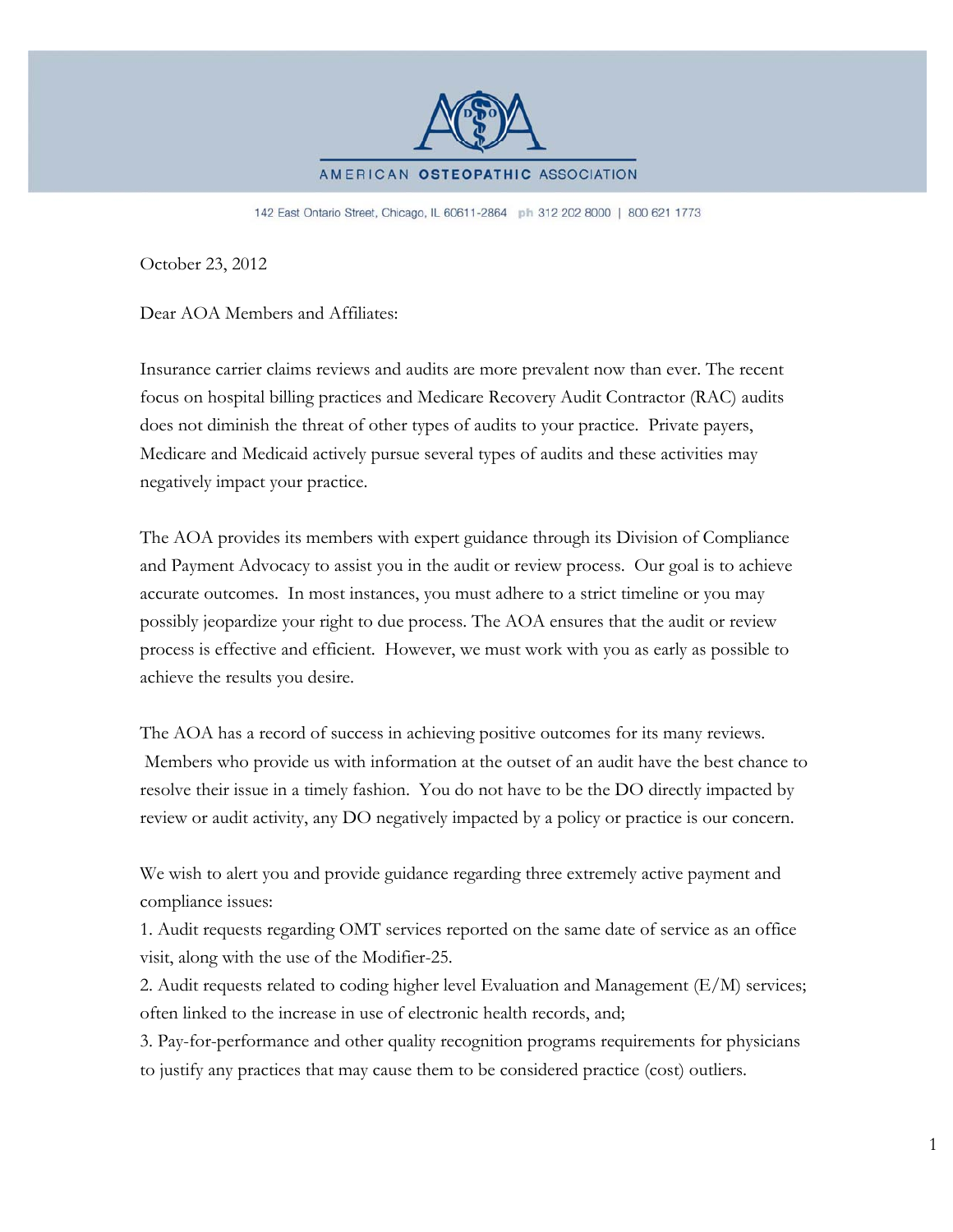Issue number 1:

Carriers closely review E/M services and use of Modifier -25. In 2005, the Health and Human Services Office of Inspector General (OIG) released a report that raised concerns regarding physician compliance with coding and reporting of separate services provided on the same date of service as an office visit. A key finding of the report was that in 2002, Medicare allowed \$538 million in improper payments related to  $E/M$  services and Modifier -25. CMS should not have allowed payment for these claims for two reasons, either because the E/M services were not significant, separately identifiable, and above and beyond the usual preoperative and postoperative care associated with the procedure; or because the claims failed to meet basic Medicare documentation requirements.

The report recommends that CMS work with carriers to reduce the number of claims submitted using Modifier -25 that do not meet program requirements. The report also recommends that CMS:

• Reinforce the requirements that E/M services billed using Modifier -25 be significant, separately identifiable, and above and beyond the usual preoperative and postoperative care associated with the procedure;

• Encourage carriers to emphasize that appropriate documentation of both E/M services and procedures must be maintained to support claims for payments using Modifier -25 even though the documentation is not required to be submitted with the claims; and

• Emphasize that Modifier -25 should only be used on claims for E/M services, and only when these services are provided on the same day as another procedure.

CMS should also encourage carriers to reexamine their Modifier -25 outreach activities and include Modifier -25 reviews in their medical review strategies where appropriate.

Even though the OIG recommendations specifically apply to Medicare, private carriers apply the study's recommendations to their review of the use of  $E/M$  services and Modifier -25 for both their Medicare and non-Medicare subscribers.

You can proactively guard against such audits by performing periodic internal audits of your billing process to ensure that it is accurate and efficient. To do so you should review your coding and documentation, this would include your use of the Modifier -25. Your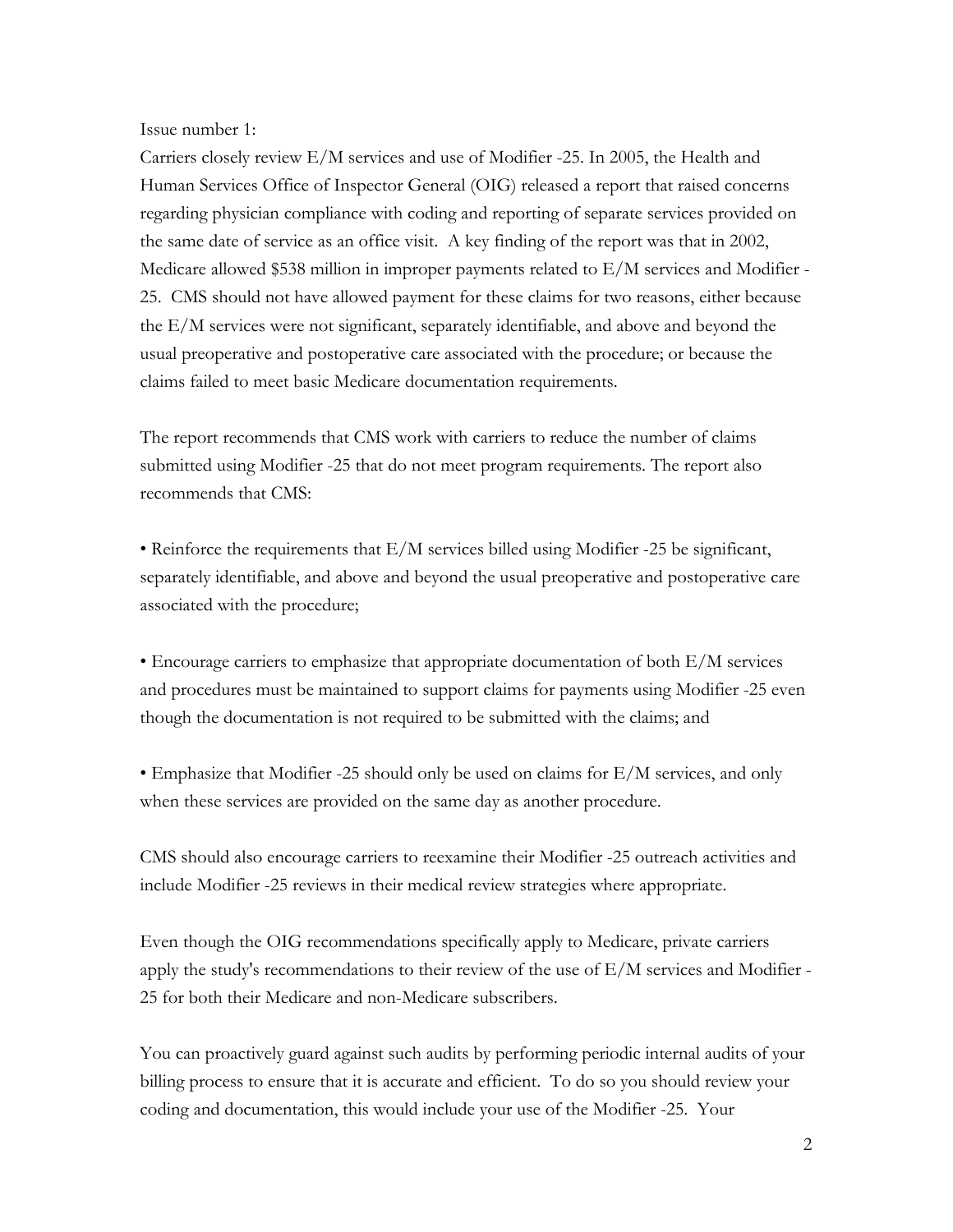documentation should be clear and legible, and the services provided should be separately identifiable when using the Modifier -25. Anyone reviewing your record should be able to identify where the E/M service ends and what separately constitutes the OMT.

As you conduct your internal review, seek documented answers to the following questions to support that the service was separately identifiable:

- Are the somatic dysfunction diagnoses listed?
- Are the corresponding regions treated noted?
- Is the treatment technique(s) utilized noted?
- How was the treatment(s) tolerated?
- Were patient instructions documented?

Attached is a free Medicare-Trailblazer audit tool that may be used to assist you, one of many tools located on the Internet. You are encouraged to proactively assess the appropriateness of your claims reporting by reviewing a representative sample of records. Consider the total number of services billed to a carrier and review at least five to ten percent of those records. As a benefit of your AOA membership, you or members of your practice may contact the AOA with billing questions to clarify your findings. Another option is to hire a consultant that will perform this service periodically for your practice. Also for your reference, attached are the pages of the November 2011 Federal Register which details the review and revised 2012 payment policy for the OMT codes. CMS made a concerted effort to adopt physician work values that reflect OMT typically reported with an E/M code.

Ultimately, audits of the Modifier -25 have increase substantially. Osteopathic physicians who perform and bill for OMT may feel that they are disproportionately affected. Yet, other specialties such as dermatology are similarly impacted. The AOA will continue to work with the carriers to develop a reasonable solution to decrease the impact on osteopathic physicians

Issue number 2:

Higher level E/M services are being reported. In other words, CPT Codes 99214 and 99215 are reported more frequently, and these codes typically require 25 to 40 minutes of time for the established patient. Attached please find a copy of the May 2012 OIG report on this trend. The report found that from 2001 to 2010, physicians increased their billing of higher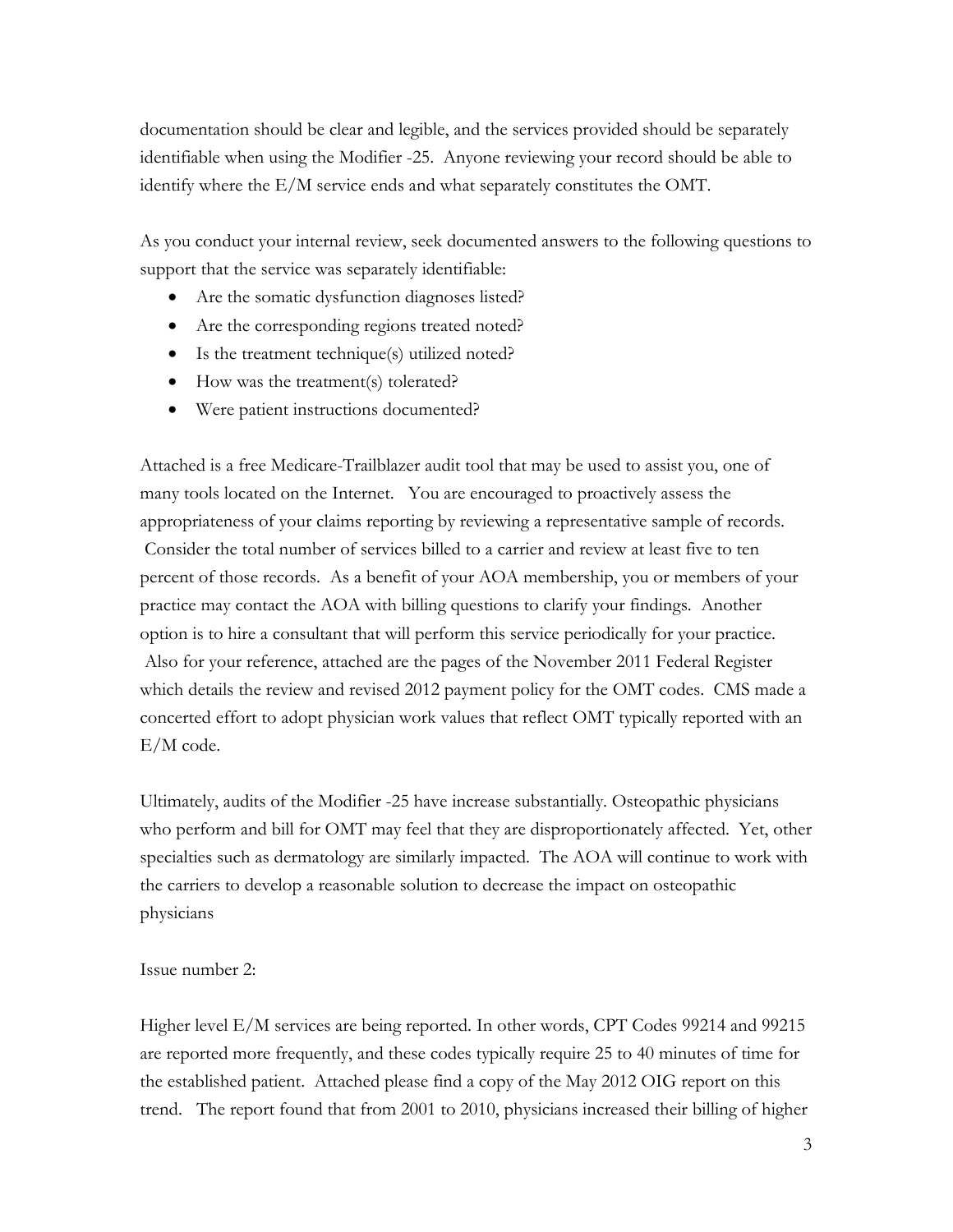level E/M codes in all visit types. Established patient office visits represented the largest amount of Medicare payments for E/M services in 2010. While the middle code (99213) was billed most often during the 10-year period, there was a shift in billing from the three lower level E/M codes to the two higher level codes. Combined, physicians increased their billing of the two highest level E/M codes (99214 and 99215) by 17 percent from 2001 to 2010.

The three key recommendations of the 2012 OIG report were:

- Continue to educate physicians on proper billing for  $E/M$  services
- Encourage contractors to review physicians' billing for E/M services
- Review physicians who bill higher level  $E/M$  codes for appropriate action

As all insurers seek to contain costs, they may audit physicians for billing higher level E/M codes. Given the current environment, physicians are encouraged to be proactive and perform internal reviews. If you have received a request to send in charts, you may want to perform your own internal review, or consider seeking an external audit. Lastly, some practices appropriately report higher level codes and will always be considered outliers. In the case that your practice is appropriately deemed an outlier, you should contact the insurer's provider relations department and request that your name, and/or NPI number be removed from the general outlier review pool for an agreed upon time. Such action will limit economic disruptions to your practice.

Issue number 3: Pay-for-performance programs and quality payment programs review physicians using quality metrics that include costs. Quality providers are distinguished from practice outliers using metrics such as the use of Modifier -25. Those physicians involved in such programs should not only request the data metrics used to identify outliers and quality providers, but should also provide a copy of the attached AOA E/M and OMT position paper, and the 2011 Federal Register documents to substantiate the appropriate use of the Modifier-25.

In addition, make sure that you are appropriately credentialed with each insurance carrier and that you are correctly listed in your specialty peer group. The AOA continues to work with carriers to ensure appropriate peer groups for osteopathic physicians who regularly perform OMT.

Recently, Anthem Blue Cross and Blue Shield contracted with EquiClaim to review the Evaluation and Management (E/M) codes with Modifier -25 for all physicians participating